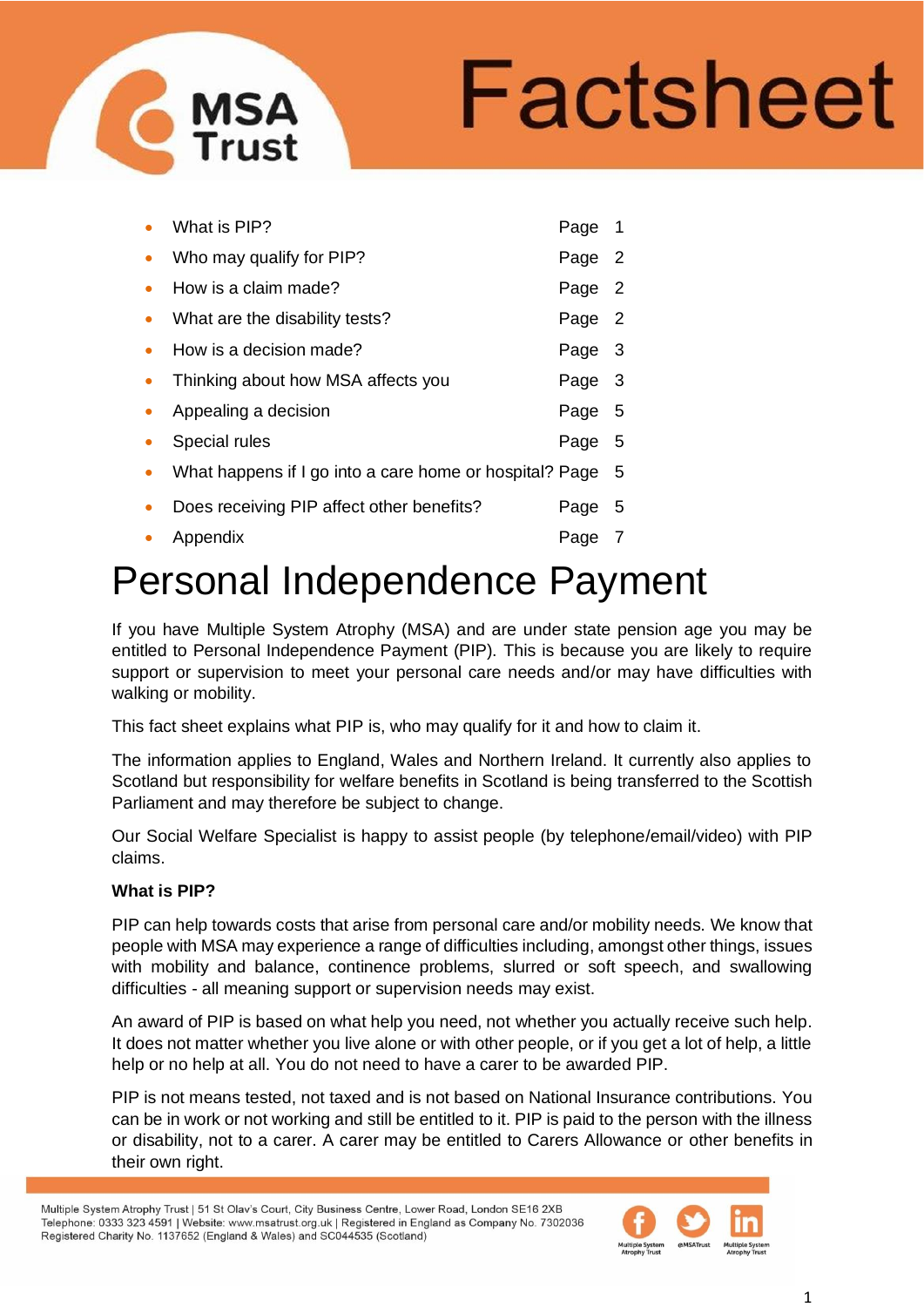PIP can carry on after someone reaches their state pension age as long as they were already getting it. If you are under state pension age and have mobility difficulties it is **very important** you claim PIP before you reach your state pension age. If you receive help with your mobility needs through PIP you will continue to receive help with these needs after you reach state pension age (assuming you still meet the criteria which, with a diagnosis of MSA, you almost certainly would).

# **Who may qualify for PIP?**

You may be eligible for PIP if you have MSA and:

- You are under state pension age
- You are not getting Disability Living Allowance (known as DLA)
- You have had care, supervision or mobility needs for the last three months (the 'qualifying period')
- You have been living in the UK for two of the last three years and your immigration status does not prevent you from claiming
- You are entitled to claim UK benefits and live in the UK
- You satisfy one of the disability tests (further information on these are given below).

#### **How is a claim made?**

PIP claims (and the completion of the basic conditions PIP1 form) are made by ringing 0800 917 2222 or 0800 917 7777 for textphone. For people in Northern Ireland the number is 0800 012 1573 or textphone 0800 587 0937. The person making the claim does not have to make the call but they must be with the caller when it is made. Questions asked during this call include name, contact details and National Insurance number; nationality, whether or not a person is in a care/nursing home or hospital, a healthcare professional contact, bank details (for payment purposes) and whether or not a disability makes it difficult to return forms.

If the basic conditions are met a PIP2 form 'looking at how your disability affects you' will be sent to you. The form must be completed within one month to ensure backdating payments to the date of the application. If you need longer let them know. The MSA Trust can offer you help with completing this by contacting 0333 323 4591 or emailing [support@msatrust.org.uk.](mailto:support@msatrust.org.uk)

When completing the form it is very important to give as much information as possible. For each activity (see the disability tests section below) think whether you can do the activity safely, to an acceptable standard, repeatedly and within a reasonable time period. If, for example, you can only do the activity if you take much longer than somebody without difficulties, or not to a standard that most people would achieve, then you may qualify. If completing an activity leaves you in pain or cannot be accomplished safely then this should be explained.

# **What are the disability tests?**

PIP has two separate components (daily living and mobility) and two rates within each component (standard and enhanced).

The disability tests look at ten daily living activities and two areas related to mobility.

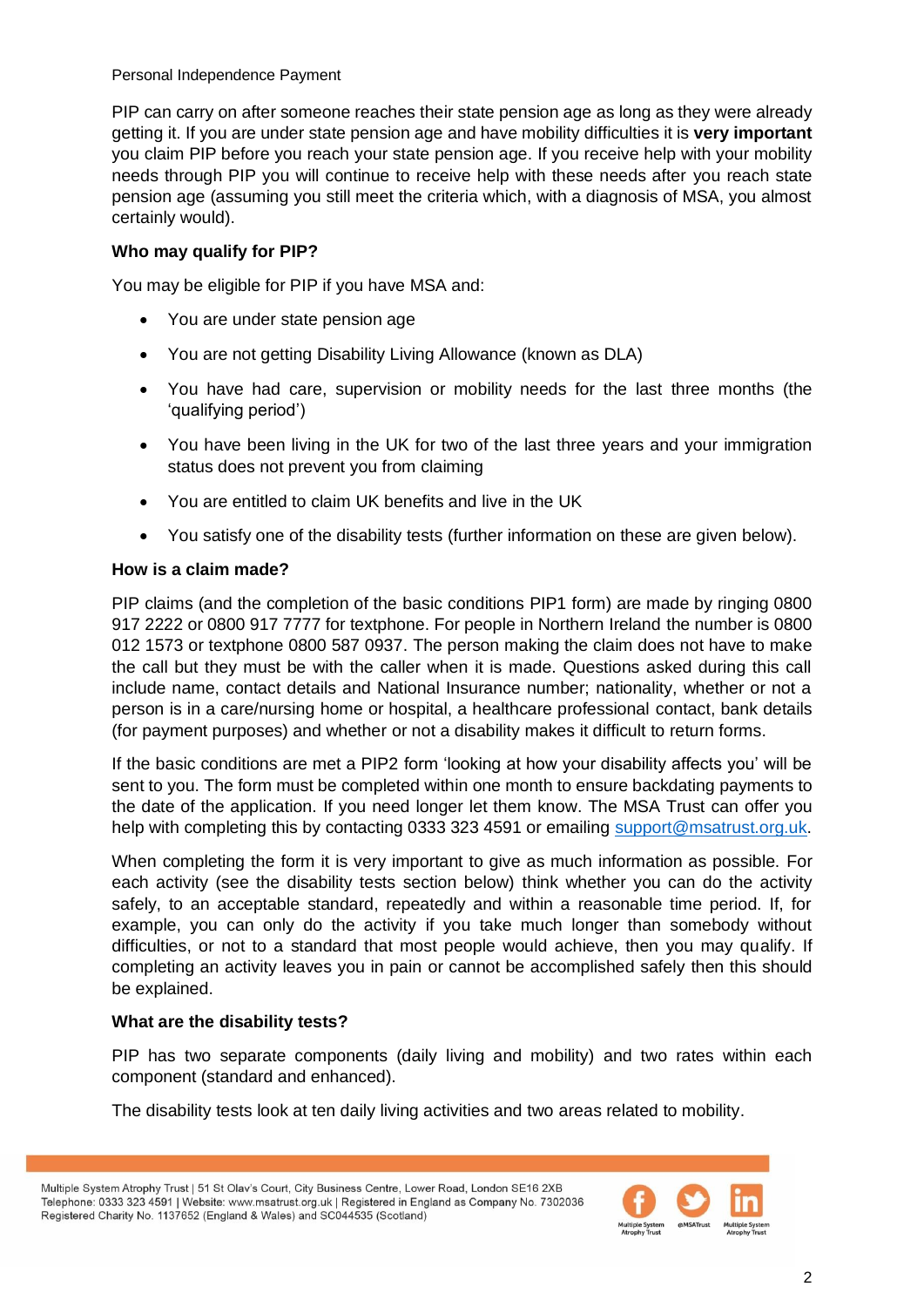It is a points-based assessment and the points awarded determine your eligibility for PIP and the rate awarded. Within each activity different points are awarded according to how much help you require with the task. How the points are awarded is explained in more detail in the Appendix. Understanding this is useful when completing the PIP2 form or when answering questions in an assessment if one is required. The MSA Trust can give guidance on this if you contact us either by telephone or email.

The ten daily living component activities are:

- Preparing food
- Taking nutrition (food and drink)
- Managing therapy or monitoring a health condition
- Washing and bathing
- Managing toilet needs or incontinence
- Dressing and undressing
- Communicating verbally
- Reading and understanding signs, symbols and words
- Engaging with other people face to face
- Making budgeting decisions

The two mobility component activities are:

- Planning and following journeys
- Moving around

In respect of each activity the assessment takes into account your ability to do the task:

- Safely
- To an acceptable standard
- **Repeatedly**
- Within a reasonable time period (more than twice as long as it would take someone without a disability to do)

#### **How is a decision made?**

After sending back the form you may be required to have an assessment with a health care professional if more information is needed. The assessment can be in person, by video call or by telephone.

Following your assessment your claim will be decided.

#### **Thinking about how MSA affects you**

• Don't underestimate your needs. Discussion with a carer or relative can be very useful because they may have a different perspective.

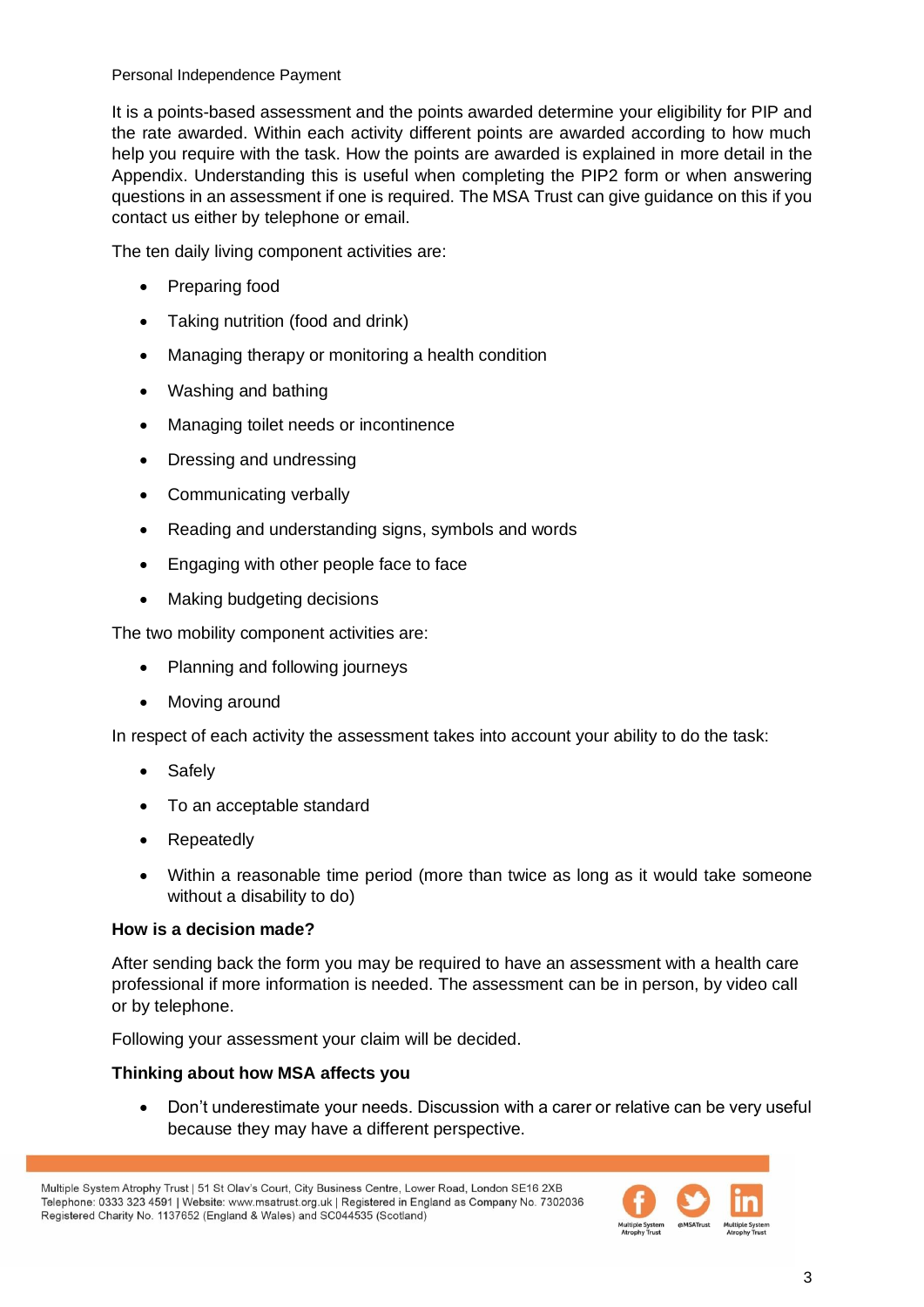- A partner or family member may happily provide help or take on a task (for example, cooking) but the need remains. Whether or not they have always done the task is not relevant. It is an assessment of your needs not how your household is organised.
- Think about how your MSA affects you and how you may have adjusted the way you complete tasks, or the frequency with which you do them. For example, do you require the use of a bath aid or the support of carer for bathing or has a lack of an aid or a carer meant you have had to reduce the number of baths or showers you take per week?
- Always try to quantify your answers giving details of how long it takes you to do a task and whether this varies. For example, "It takes me 15 minutes to get dressed on a good day but I only have 1 or 2 good days a week. Most days it takes me 25 minutes as I have to stop and rest because my neck and shoulder muscles are stiff."
- Consider whether a task can be completed without pain or discomfort. If appropriate can the task be repeated several times a day without causing discomfort (for example, making a cup of tea or managing toileting needs). If not, you cannot do the task repeatedly and therefore need assistance.
- Can the task always be completed safely or does completing it put you at risk? For example, if your blood pressure fluctuates are you safe moving from sitting to standing in the kitchen when cooking or in the bathroom when bathing?
- Is your condition unpredictable? For example, do you fall frequently? Do you get frequent urinary tract infections that cause troublesome or disabling symptoms affecting your ability to do tasks? Explain this on your form.
- Detail any difficulties with managing MSA symptoms (and symptoms from any other condition you may have) such as fluctuating blood pressure, incontinence, impaired speech, swallowing difficulties. Look at the effect these symptoms may have on your ability to do things.
- Maintaining a care diary (your own or one completed by a carer) for a few days can provide invaluable, detailed evidence.
- Remember an award of PIP is based on your assessed needs and not on your diagnosis but ensuring assessors understand your diagnosis will help. Generic factsheets about MSA are not looked at by the decision makers as they are not personal to you. It is better to explain by answering questions with the phrase 'Due to MSA I have difficulties with  $\blacksquare$

With respect to the mobility components:

- Consider indoor and outdoor mobility and any risks associated with getting about. For example, is your balance sometimes poor? Do you require someone with you to help you steady yourself and to reduce the risk of falls?
- Try to measure how far you can walk do not guess. The criteria for awarding points in this area are very specific. The same reliability factors apply – can you do the activity safely, to an acceptable standard, repeatedly and within a reasonable time period? Being able to walk 'X' metres once a day then being so tired you cannot repeat it later is not the same as being able to walk that same number of metres several times a day.

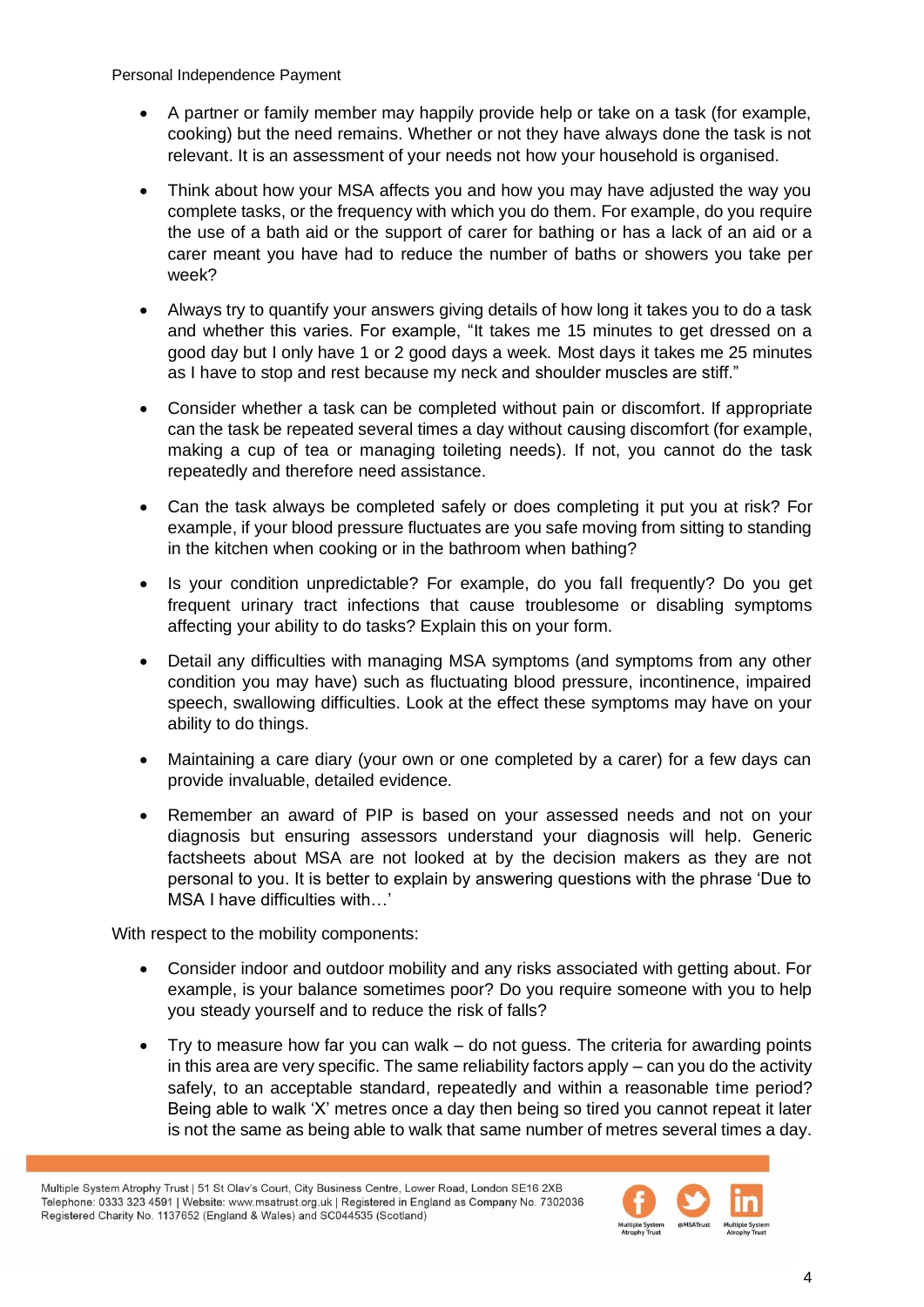• Maintaining a diary (your own or one completed by a carer) for a few days detailing mobility difficulties can be very helpful in demonstrating your difficulties and needs.

### **Appealing a decision**

If you are refused PIP, you have a month to ask for a 'mandatory reconsideration'. A mandatory reconsideration can also be requested if you disagree with the level of PIP awarded or the length of the award. Be aware that a mandatory reconsideration will involve looking again at the whole award and any PIP awarded can be removed or reduced. At this stage additional evidence can be submitted. It is possible to request copies of all the evidence used in the decision making, including the assessment report. Requesting this may give an understanding of why the decision was made and what areas to concentrate on when appealing.

If PIP is still refused, or an increase from the standard rate to the enhanced rate is refused, it is possible to ask for a case to be considered by an independent tribunal. We can provide information and guidance about appeals.

#### **Special Rules:**

If a person is terminally ill and can reasonably be expected to have less than six months to live (this is due to be changed to 12 months) they are automatically entitled to the enhanced rate for the daily living component although a claim must still be made. A doctor will need to complete a DS1500 form. A claim may be made by another person on behalf of the terminally ill person without disclosing that this is under special rules if that is appropriate. The usual assessment criteria still apply in respect of the mobility component.

#### **What happens if I go into a care home or hospital?**

Neither component of PIP is usually payable if an individual goes into an NHS hospital and PIP payments will stop after a period of four weeks (be aware that several short stays where the gaps are no more than four weeks apart can also affect payment of PIP). PIP can be restarted once a person is home again.

If you live in a care/nursing home that is fully or partially funded by the local authority the daily living component is not usually paid whilst the mobility component is usually still paid. If you are completely self-funding you will continue to receive both components.

Being in receipt of CHC funding whilst living in a care/nursing home will affect your entitlement to PIP.

#### **Does receiving PIP affect other benefits?**

As PIP is not means tested it does not have a negative effect on other benefits. It may increase the amount payable of some means tested benefits (for example, Universal Credit, tax credits, Housing Benefit). People in receipt of PIP are exempt from the benefits cap (which restricts the total amount of benefits paid to a person or family) and should check to see if they qualify for income related benefits.

A local authority that provides care or support services may take PIP into account when deciding a person's contribution towards these costs.

Being in receipt of NHS Continuing Healthcare Funding will not affect entitlement to PIP if you are still living in your own home.

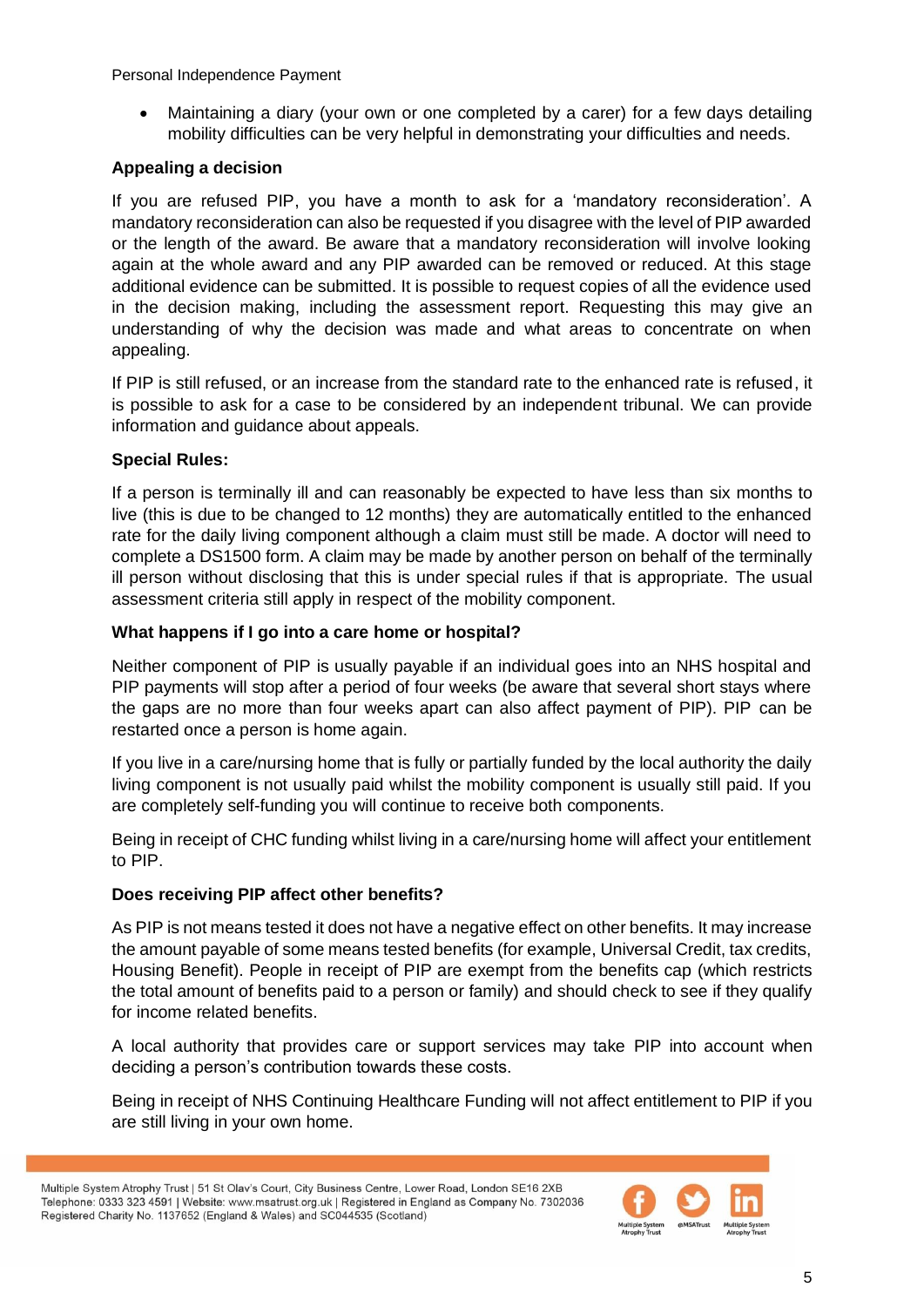#### **Further Information**

Please contact the MSA Trust for further information or for support. Telephone 0333 323 4591 or email [support@msatrust.org.uk.](mailto:support@msatrust.org.uk) Local Citizens Advice Centres, Carers Centres or Age UK services may also be able to assist.

# **The Trust's contact details**

We have MSA Health Care Specialists that support people affected by MSA in the UK and Ireland. If you would like to find the MSA Health Care Specialist for your area, contact us on the details below or use the interactive map here – [https://www.msatrust.org.uk/support-for](https://www.msatrust.org.uk/support-for-you/hcps/)[you/hcps/.](https://www.msatrust.org.uk/support-for-you/hcps/)

MSA Trust, 51 St Olav's Court, Lower Road, London SE16 2XB

**T**: 0333 323 4591 | **E**: [support@msatrust.org.uk](mailto:support@msatrust.org.uk) | **W**: [www.msatrust.org.uk](http://www.msatrust.org.uk/)

# REVISION DATE: 10/21 | REVIEW DATE: 10/24 | VERSION: 1.1

#### **Disclaimer:**

We have taken every care to ensure the accuracy of the information contained in this publication. It is produced independently, is not influenced by sponsors and is free from endorsement. The information should not be used as a substitute for the advice of appropriately qualified professionals, if in any doubt please seek advice from your doctor or legal professional.

References for this information sheet are available by contacting support@msatrust.org.uk.

#### **Feedback:**

Your feedback helps us ensure we are delivering information to the highest standard. If you have any comments or suggestions, please contact us at support@msatrust.org.uk.



**Patient Information Forum** 

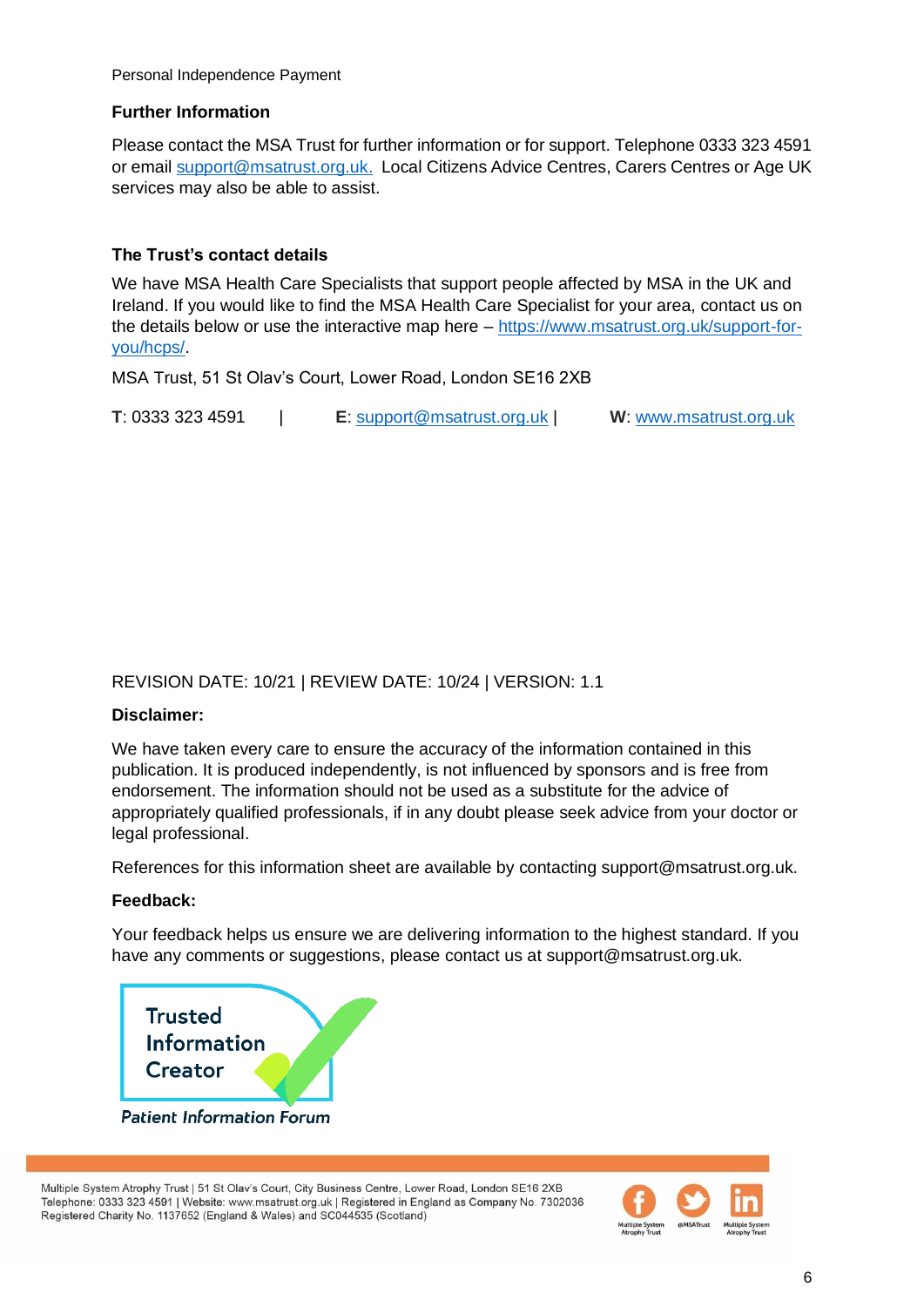# **Appendix**

To be entitled to the standard rate a person must score at least 8 points and for the enhanced rate 12 points (only the highest score in each activity category counts). Points from each category can then be totalled. The daily living and mobility categories are distinct from one another – the points from these categories are not added together. We are happy to explain this if you contact us.

The information below is copied from: <https://www.legislation.gov.uk/ukdsi/2013/9780111532072/schedule/1>

# **Daily Living Activities**

|                                                                 | <b>Activity 1 - Preparing food:</b>                                                                                                                                                                   |           |  |
|-----------------------------------------------------------------|-------------------------------------------------------------------------------------------------------------------------------------------------------------------------------------------------------|-----------|--|
| a.                                                              | Can prepare and cook a simple meal unaided                                                                                                                                                            | 0 points  |  |
| b.                                                              | Needs to use an aid or appliance to be able to either prepare or cook<br>a simple meal                                                                                                                | 2 points  |  |
| c.                                                              | Cannot cook a simple meal using a conventional cooker but is able to<br>do so using a microwave                                                                                                       | 2 points  |  |
| d.                                                              | Needs prompting to be able to either prepare or cook a simple meal                                                                                                                                    | 2 points  |  |
| е.                                                              | Needs supervision or assistance to either prepare or cook a simple<br>meal                                                                                                                            | 4 points  |  |
| f.                                                              | Cannot prepare and cook food                                                                                                                                                                          | 8 points  |  |
|                                                                 | <b>Activity 2 -Taking nutrition:</b>                                                                                                                                                                  |           |  |
| a.                                                              | Can take nutrition unaided                                                                                                                                                                            | 0 points  |  |
| b.                                                              | Needs:<br>(i) to use an aid or appliance to be able to take nutrition; or<br>(ii) supervision to be able to take nutrition; or<br>(iii) assistance to be able to cut up food                          | 2 points  |  |
| с.                                                              | Needs a therapeutic source to be able to take nutrition                                                                                                                                               | 2 points  |  |
| $\overline{\mathsf{d}}$ .                                       | Needs prompting to be able to take nutrition                                                                                                                                                          | 4 points  |  |
| е.                                                              | Needs assistance to be able to manage a therapeutic source to take<br>nutrition                                                                                                                       | 6 points  |  |
| f.                                                              | Cannot convey food and drink to their mouth and needs another<br>person to do so                                                                                                                      | 10 points |  |
| Activity 3 - Managing therapy or monitoring a health condition: |                                                                                                                                                                                                       |           |  |
| a.                                                              | Either:<br>(i) does not receive medication or therapy or need to monitor a health<br>condition; or<br>(ii) can manage medication or therapy or monitor a health condition<br>unaided                  | 0 points  |  |
| b.                                                              | b. Needs either:<br>(i) to use an aid or appliance to be able to manage medication; or<br>(ii) supervision, prompting or assistance to be able to manage<br>medication or monitor a health condition. | 1 point   |  |
| c.                                                              | Needs supervision, prompting or assistance to be able to manage<br>therapy that takes no more than 3.5 hours a week                                                                                   | 2 points  |  |
| d.                                                              | Needs supervision, prompting or assistance to be able to manage<br>therapy that takes more than 3.5 but no more than 7 hours a week                                                                   | 4 points  |  |
| е.                                                              | Needs supervision, prompting or assistance to be able to manage<br>therapy that takes more than 7 but no more than 14 hours a week                                                                    | 6 points  |  |
| f.                                                              | Needs supervision, prompting or assistance to be able to manage<br>therapy that takes more than 14 hours a week                                                                                       | 8 points  |  |
| <b>Activity 4 - Washing and bathing:</b>                        |                                                                                                                                                                                                       |           |  |
| a.                                                              | Can wash and bathe unaided                                                                                                                                                                            | 0 points  |  |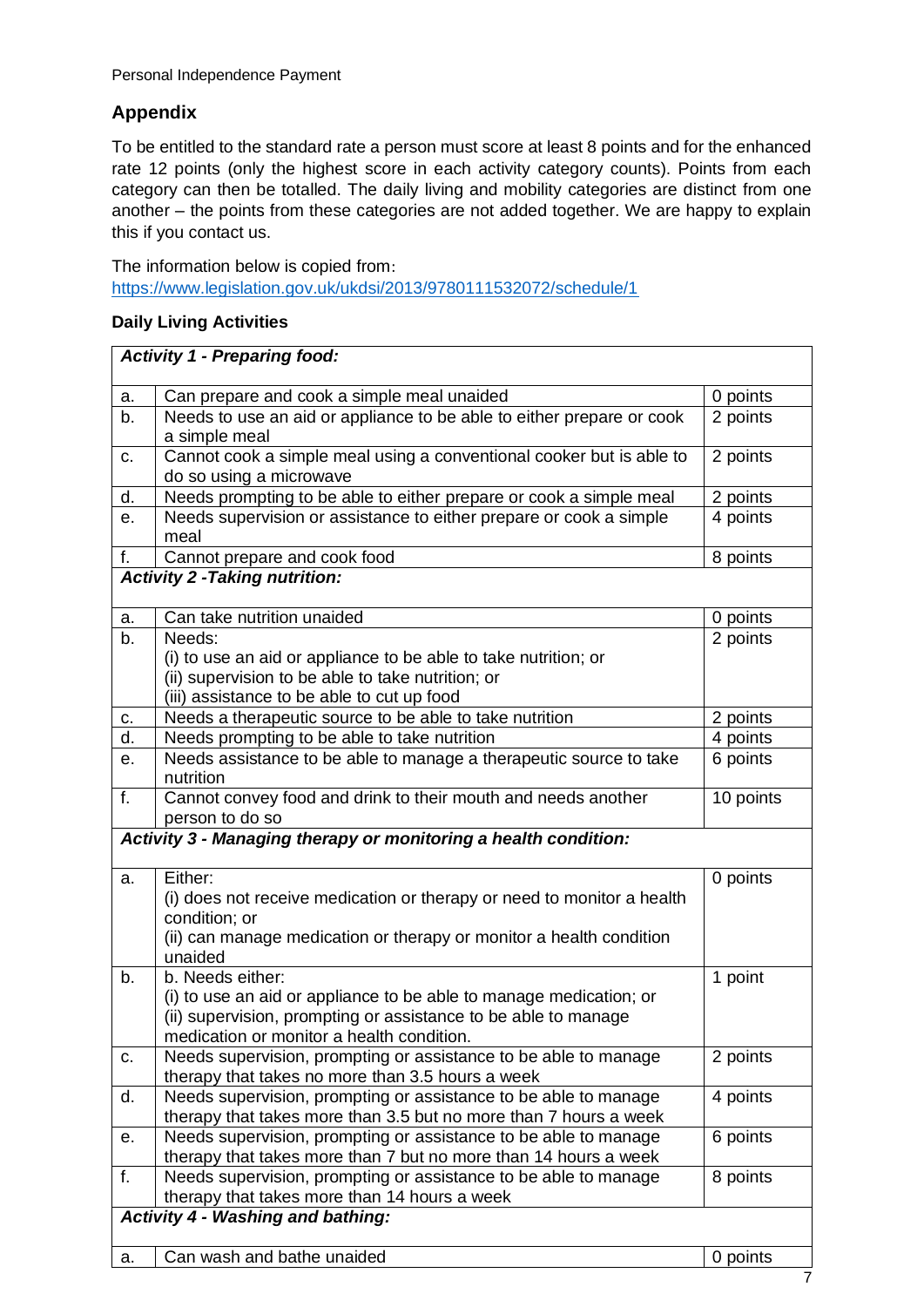| b.                                                    | Needs to use an aid or appliance to be able to wash or bathe                                                          | 2 points  |  |  |
|-------------------------------------------------------|-----------------------------------------------------------------------------------------------------------------------|-----------|--|--|
| c.                                                    | Needs supervision or prompting to be able to wash or bathe                                                            | 2 points  |  |  |
| d.                                                    | Needs assistance to be able to wash either their hair or body below<br>the waist                                      | 2 points  |  |  |
| е.                                                    | Needs assistance to be able to get in or out of a bath or shower                                                      | 3 points  |  |  |
| f.                                                    | Needs assistance to be able to wash their body between the<br>shoulders and waist                                     | 4 points  |  |  |
| g.                                                    | Cannot wash and bathe at all and needs another person to wash their<br>entire body                                    | 8 points  |  |  |
|                                                       | <b>Activity 5 - Managing toilet needs or incontinence:</b>                                                            |           |  |  |
| a.                                                    | Can manage toilet needs or incontinence unaided                                                                       | 0 points  |  |  |
| b.                                                    | Needs to use an aid or appliance to be able to manage toilet needs or                                                 | 2 points  |  |  |
|                                                       | incontinence                                                                                                          |           |  |  |
| С.                                                    | Needs supervision or prompting to be able to manage toilet needs                                                      | 2 points  |  |  |
| $\overline{\mathsf{d}}$ .                             | Needs assistance to be able to manage toilet needs                                                                    | 4 points  |  |  |
| е.                                                    | Needs assistance to be able to manage incontinence of either bladder<br>or bowel                                      | 6 points  |  |  |
| f.                                                    | Needs assistance to be able to manage incontinence of both bladder<br>and bowel                                       | 8 points  |  |  |
|                                                       | <b>Activity 6 - Dressing and undressing:</b>                                                                          |           |  |  |
| a.                                                    | Can dress and undress unaided                                                                                         | 0 points  |  |  |
| b.                                                    | Needs to use an aid or appliance to be able to dress or undress                                                       | 2 points  |  |  |
| c.                                                    | Needs either:                                                                                                         | 2 points  |  |  |
|                                                       | (i) prompting to be able to dress, undress or determine appropriate<br>circumstances for remaining clothed; or        |           |  |  |
|                                                       | (ii) prompting or assistance to be able to select appropriate clothing                                                |           |  |  |
| d.                                                    | Needs assistance to be able to dress or undress their lower body                                                      | 2 points  |  |  |
| е.                                                    | Needs assistance to be able to dress or undress their upper body                                                      | 4 points  |  |  |
| f.                                                    | Cannot dress or undress at all                                                                                        | 8 points  |  |  |
|                                                       | <b>Activity 7 - Communicating verbally:</b>                                                                           |           |  |  |
| a.                                                    | Can express and understand verbal information unaided                                                                 | 0 points  |  |  |
| b.                                                    | Needs to use an aid or appliance to be able to speak or hear                                                          | 2 points  |  |  |
| c.                                                    | Needs communication support to be able to express or understand<br>complex verbal information                         | 4 points  |  |  |
| d.                                                    | Needs communication support to be able to express or understand<br>basic verbal information                           | 8 points  |  |  |
| е.                                                    | Cannot express or understand verbal information at all even with<br>communication support                             | 12 points |  |  |
|                                                       | Activity 8 - Reading and understanding signs, symbols and words:                                                      |           |  |  |
| a.                                                    | Can read and understand basic and complex written information<br>either unaided or using spectacles or contact lenses | 0 points  |  |  |
| b.                                                    | Needs to use an aid or appliance, other than spectacles or contact                                                    | 2 points  |  |  |
|                                                       | lenses, to be able to read or understand either basic or complex<br>written information                               |           |  |  |
| c.                                                    | Needs prompting to be able to read or understand complex written<br>information                                       | 2 points  |  |  |
| d.                                                    | Needs prompting to be able to read or understand basic written<br>information                                         | 4 points  |  |  |
| е.                                                    | Cannot read or understand signs, symbols or words at all                                                              | 8 points  |  |  |
| Activity 9 - Engaging with other people face to face: |                                                                                                                       |           |  |  |
|                                                       |                                                                                                                       |           |  |  |